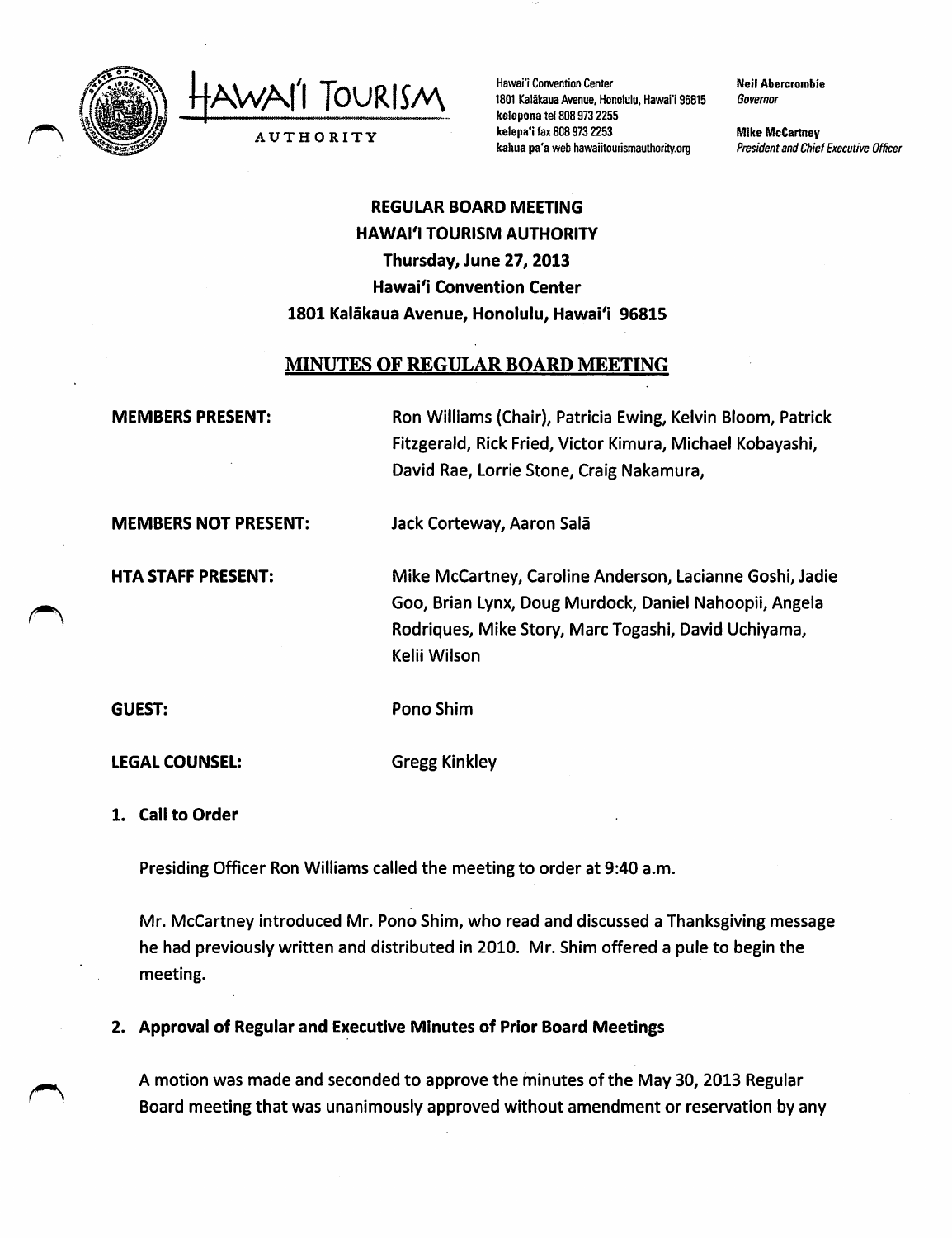of the Board members present. Mr.Williams deferred consideration of the minutes for the executive session held on April 25, 2013 and May 30, 2013.

## 3. Report of the Chief Executive Officer Relating to the implementation of the State Tourism Strategic Plan initiatives and Staffs' Current Assessment of the Major Market Areas

Mr. McCartney offered brief remarks due to his attendance at a press conference with Google to discuss a new opportunity promoting Hawaii. He noted his meetings with various county lifeguards and other interested ocean safety officials on an "advisory committee" to discuss public safety at our beaches and in the ocean, especially by our visitors. He described the various bills passed at the 2013 legislative session and signed into law by the Governor. He added that he would be meeting with officials at the Department of Taxation on a legislative measure that was not passed and related to a tax on resort fees.

Mr. McCartney also clarified HTA's funding of University of Hawaii ("UH") athletics that was recently discussed in a newspaper article as having been eliminated. He noted HTA has provided substantial funding support of UH athletics. Additional funding for UH athletics was recently reallocated when attendance fell below projections and those funds were urgently needed to support marketing efforts in the East Coast. He stated that funding for UH athletics was never intended to be viewed as an "entitlement" for UH.

There was a discussion of the current staffing levels at HTA, especially the vacancy within the Research office. Mr. Uchiyama introduced Lacianne Goshi as a recently hired brand manager for the North America market.

Mr. McCartney referred to his CEO Report that was in the board folders containing documents related to this meeting and previously distributed to the Board members. He noted that the dashboards and visitor data will be released tomorrow due to technical issues and staff shortage. However, he further noted that the visitor data will show that the "price for a Hawaii vacation has increased" and we need to have a full discussion of this trend at a future Board meeting.

Mr. Fried asked for clarification on a \$3.00 fee being collected at the Pali Lookout. Mr. McCartney responded that a parking fee was being collected by the Department of Land and Natural Resources through an individual situated at the Lookout and various other state parks. As a result, vandalism has been "deterred" at the parks.

## 4. Review of Recent and Upcoming Permitted Interactions

 $\overline{2}$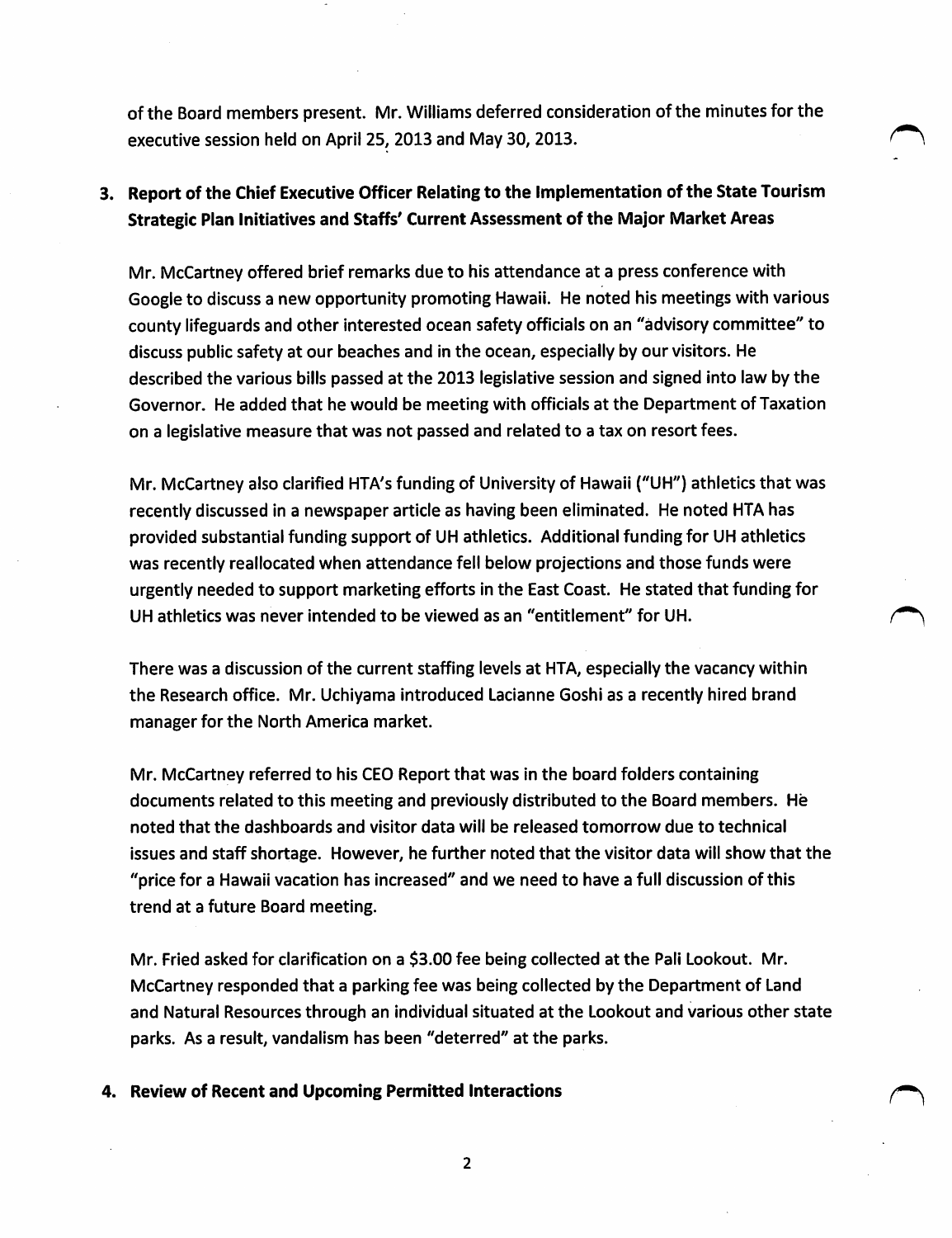In response to a request from Mr. Murdock, no Board member reported any recent or upcoming permitted interaction with another member.

#### 5. Presentation and Discussion on Visitor Statistics

The presentation and discussion of visitor statistics and data as of May 2013 was deferred due to it not being available at the time of the Board meeting. A press release is being planned tomorrow to release the visitor data.

#### 6. Approval of HTA's Financial Reports

Due to the lengthy discussion at the last Board meeting regarding HTA's investments, Mr. Togashi requested Board approval of the March 31, 2013 financial reports. Mr. Bloom moved to approve the HTA financial reports as of March 31, 2013. Mr. Kimura seconded the motion, which was unanimously approved without any reservation by any of the Board members present.

Mr. Togashi discussed the HTA financial statements for the month ending April 30, 2013 by referring to the written summary and financial statements contained in the Board folder for this meeting that was previously distributed to the Board members.

The following financial statements covering the HTA Special Fund as of April 30, 2013 were distributed to the Board and discussed by Mr. Togashi: Expenditure Statement-Prior Year Funds FY 2013 as of month ended 4/30/2013; Income Statement-Current Year Appropriation (Modified Cash Basis) FY 2013 as of month ended 4/30/2013; Budget Statement FY 2013 as of month ended 4/30/2013; Balance Sheet (Modified Cash Basis) FY 2013 as of month ended 4/30/2013; Schedule of Reserve Balance FY 2013 as of month ended 4/30/2013; and, Revenue-Actual vs. Forecast FY 2013, 34.2% or \$71 million FY 2012/2013. He noted that as of April 30, 2013, \$71.7 million was budgeted and of that amount approximately \$67.2 million was either contracted or committed.

Mr. Togashi further discussed the following financial statements previously distributed to the Board as of April 30, 2013, covering the Convention Center Enterprise Special Fund: Income Statement-Current Year Appropriation (Modified Cash Basis) FY 2013 as of month ended 4/30/2013; Budget Statement FY 2013 as of month ended 4/30/13; Balance Sheet (Modified Cash Basis) FY 2013 as of month ended 4/30/13; Revenue-Actual vs. Forecast FY 2013,17.3% or \$33 million; and. Rolling Forecast for the eight months ending 4/30/2013.

 $\overline{\mathbf{3}}$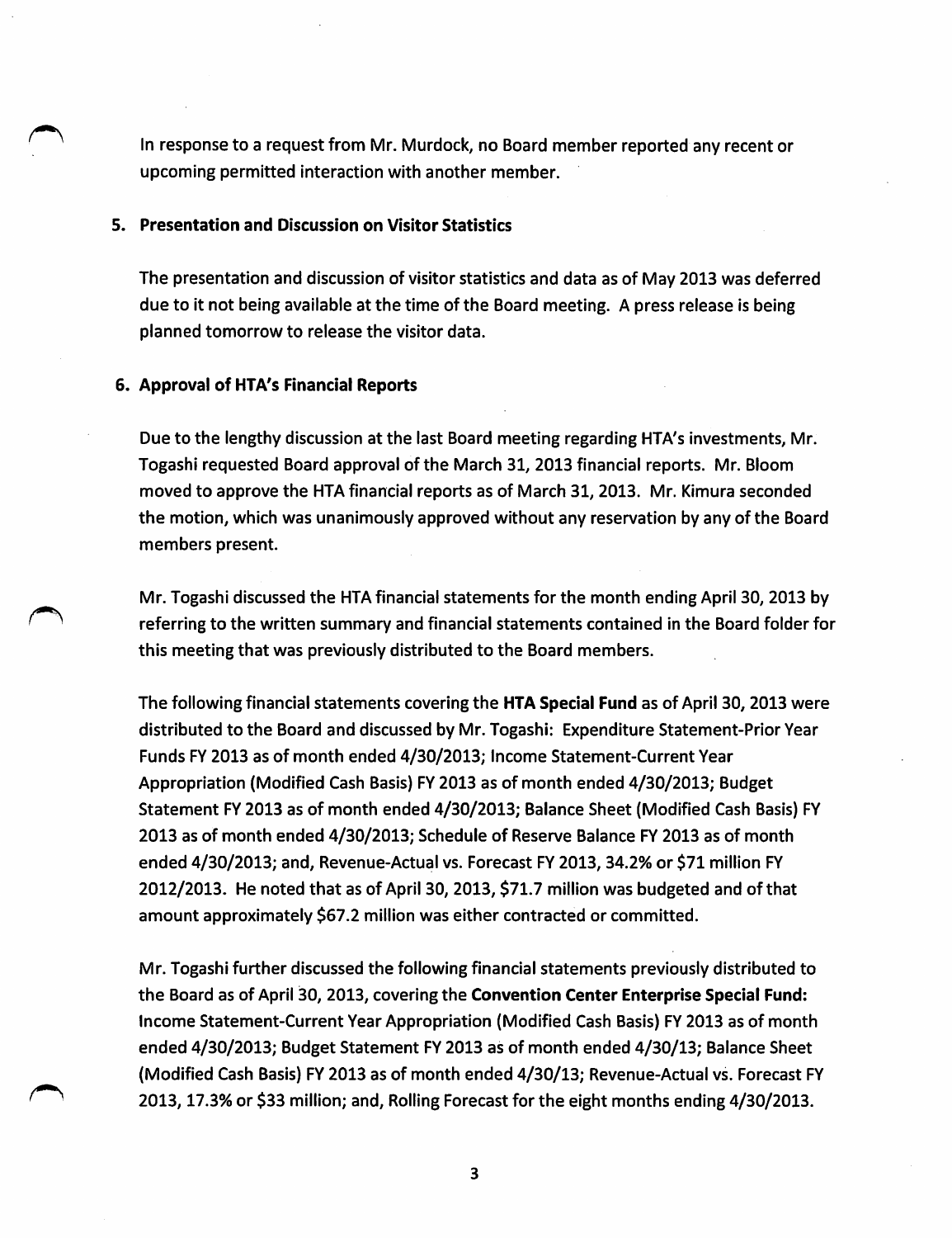Mr. Togashi noted that as of April 30, 2013, the convention center operating loss was approximately \$600,000 less than budgeted. SMG is spending according to budget.

Mr. Bloom made a motion to approve the HTA financial statements as of April 30, 2013. Mr. Kimura seconded the motion, which was unanimously approved without reservation by any of the Board members present.

The meeting was recessed at 11:05 a.m. The meeting was reconvened at 11:13 a.m.

### 7. Presentation and Discussion of HTA Plans and the Fiscal Year 2014 Budget

Mr. Bloom made a motion to go into executive session pursuant to HRS section 92-4 for the purpose of discussing information that must be kept confidential to protect Hawai'i's competitive advantage as a visitor destination. Mr. Kimura seconded the motion. Deputy Attorney General Gregg Kinkley confirmed that the purpose of the executive session is to discuss competitive sensitive information and not to "just go over the budget." The motion was unanimously approved without reservation by any of the Board members present.

The meeting was recessed at 11:14 a.m. to allow the Board to meet in executive session. The meeting was reconvened at 11:39 a.m.

The Board met in executive session to discuss competitive sensitive information related to the HTA Strategic Plan: 2013-2014; the Brand Sustainability & Execution Plan; and, the HTA Tourism Special Fund FY 2014 Budget.

Mr. Kobayashi made a motion to amend Agenda Item 7 as follows: "Presentation, Discussion and Action to Approve the HTA Plans and the Fiscal Year 2014 Budget." Mr. Fitzgerald seconded the motion, which was unanimously approved without reservation by any the Board members present.

There was a clarification ofthe distinction between the documents identified or referred to as the "HTA Tourism Special Fund Fiscal Year 2014 Budget" and the "FY 2014 Budget Worksheet."

Mr. Fitzgerald made a motion to approve the HTA Strategic Plan: 2013-2014; the Brand Sustainability & Execution Plan; and, the HTA Tourism Special Fund FY 2014 Budget; and, that the FY 2014 Budget Worksheet shall remain confidential because it contains

 $\overline{\mathbf{4}}$